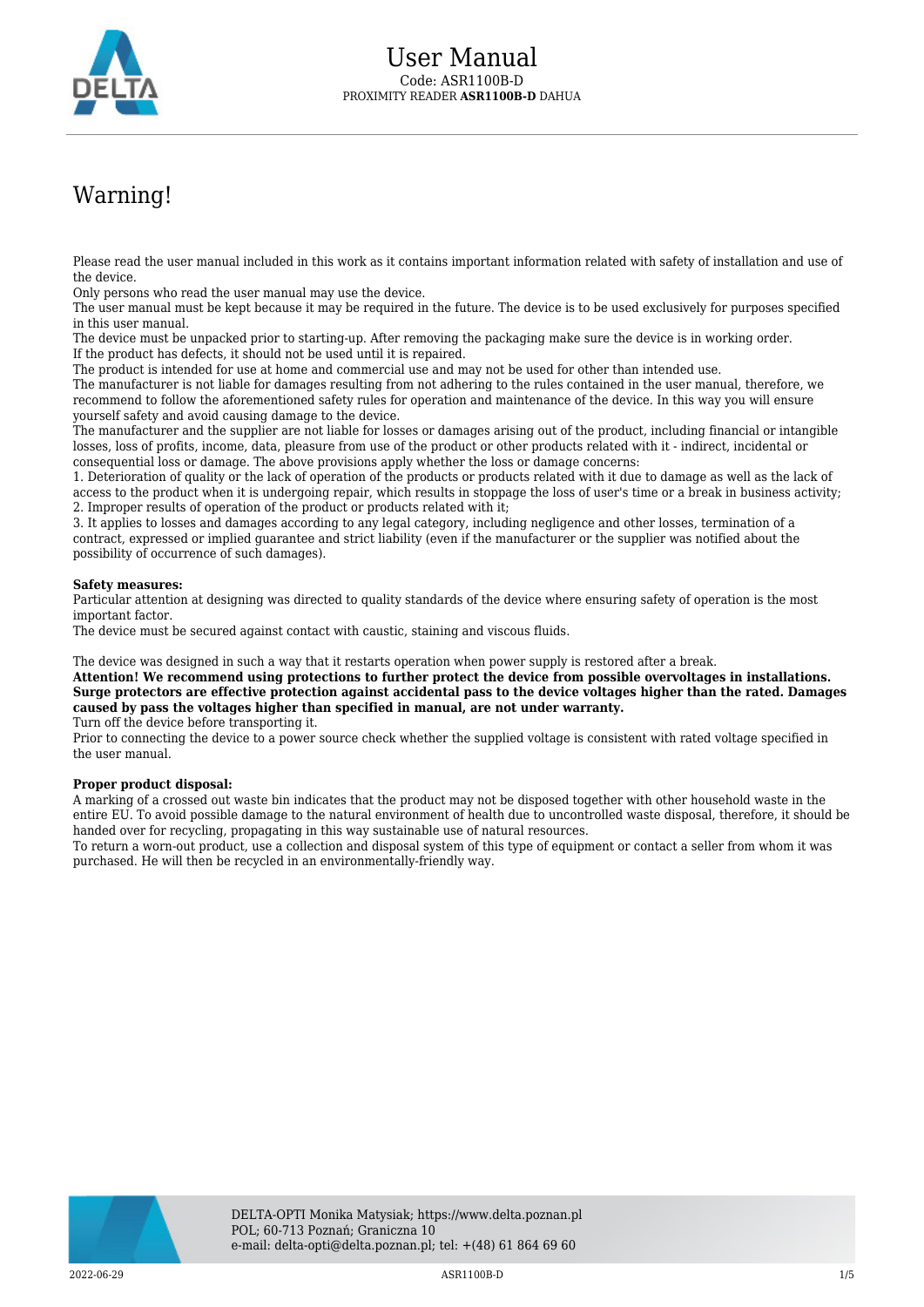



Outdoor proximity cards and key-fobs reader.

| Cards support:                 | Unique EM 125kHz                                       |
|--------------------------------|--------------------------------------------------------|
| Reading distance of prox-keys: | max. 8 cm                                              |
| Autonomous operation:          |                                                        |
| Keyboard built-in:             |                                                        |
| Doorbell button:               | -                                                      |
| Communication:                 | RS-485, Wiegand 34/26                                  |
| Tamper output:                 | ✓                                                      |
| Power supply:                  | 9  15 V DC                                             |
| Maximal current consumption:   | $100 \text{ mA}$                                       |
| Main features:                 | • Red and blue LEDs<br>• Watchdog built-in<br>• Buzzer |
| Operation temp:                | $-30$ °C $\ldots$ 60 °C                                |
| Permissible relative humidity: | 10  95 % (non-condensing)                              |
| "Index of Protection":         | IP <sub>67</sub>                                       |
| Housing:                       | Plastic, Waterproof                                    |
| Color:                         | Black                                                  |



DELTA-OPTI Monika Matysiak; https://www.delta.poznan.pl POL; 60-713 Poznań; Graniczna 10 e-mail: delta-opti@delta.poznan.pl; tel: +(48) 61 864 69 60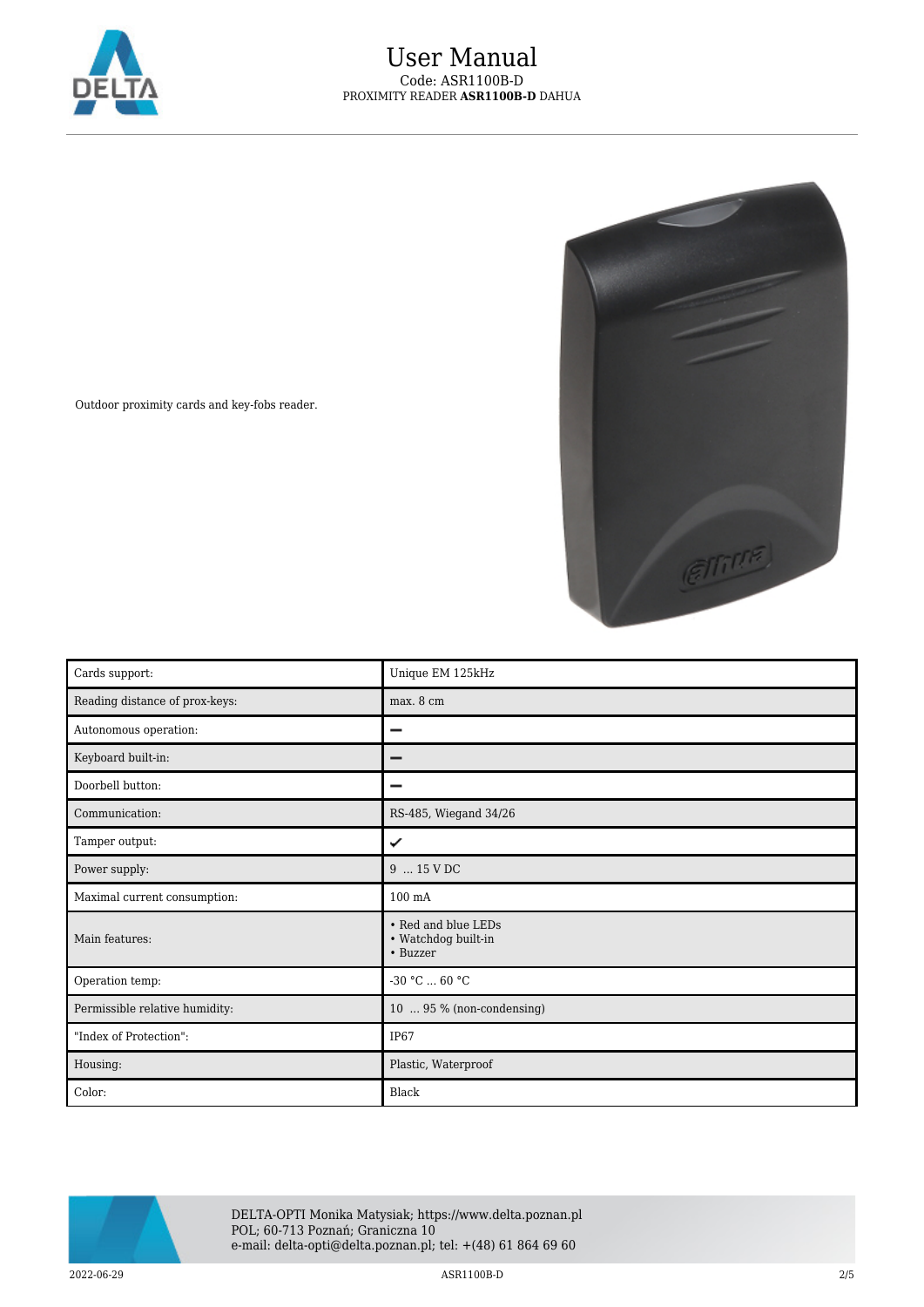

## User Manual Code: ASR1100B-D PROXIMITY READER **ASR1100B-D** DAHUA

| Weight:               | $0.09$ kg        |
|-----------------------|------------------|
| Dimensions:           | 72 x 102 x 18 mm |
| Manufacturer / Brand: | <b>DAHUA</b>     |
| Guarantee:            | 3 years          |

Front panel view:



Mounting side view:

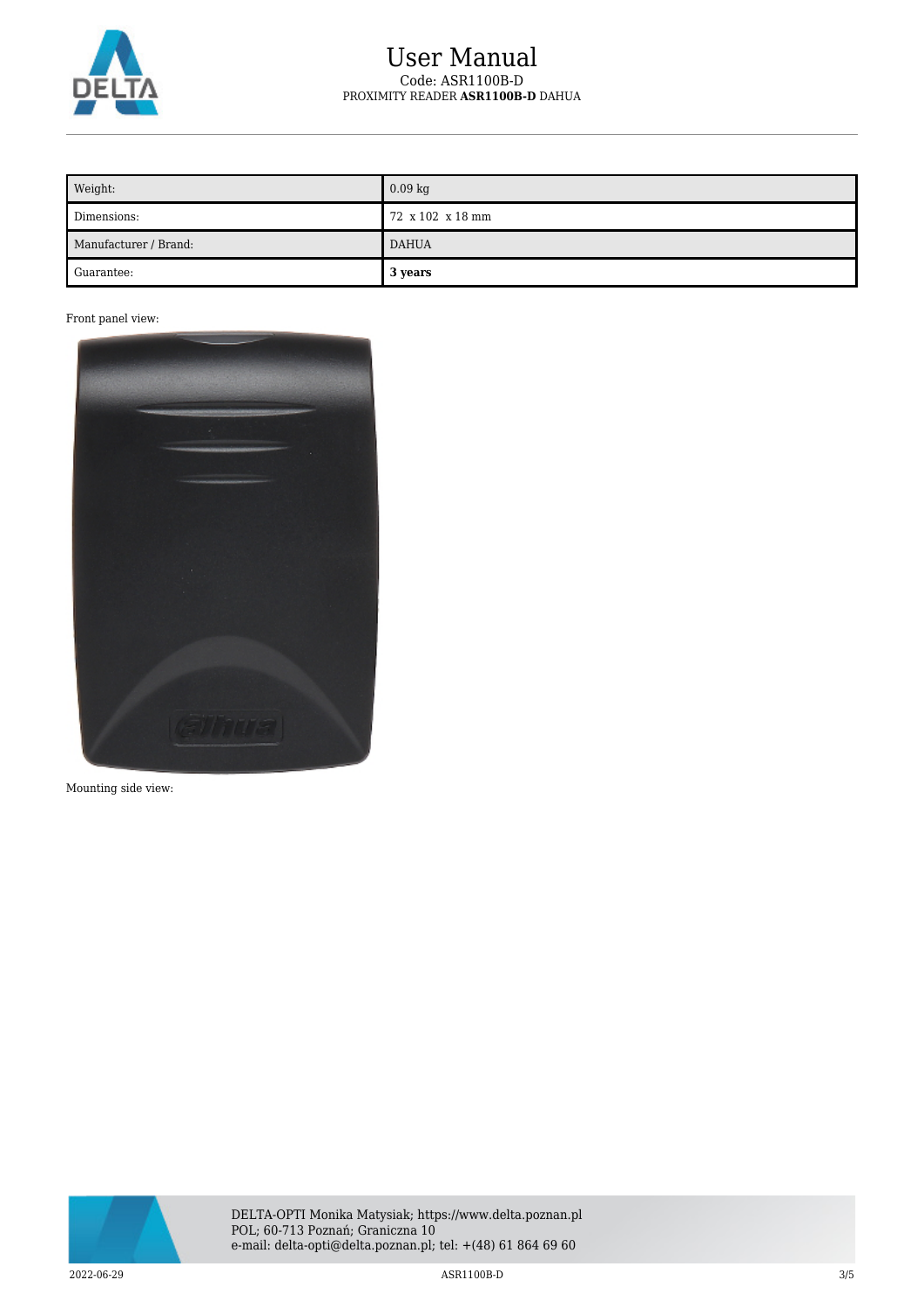



Internal view, after remove the cover:



Dimensions: